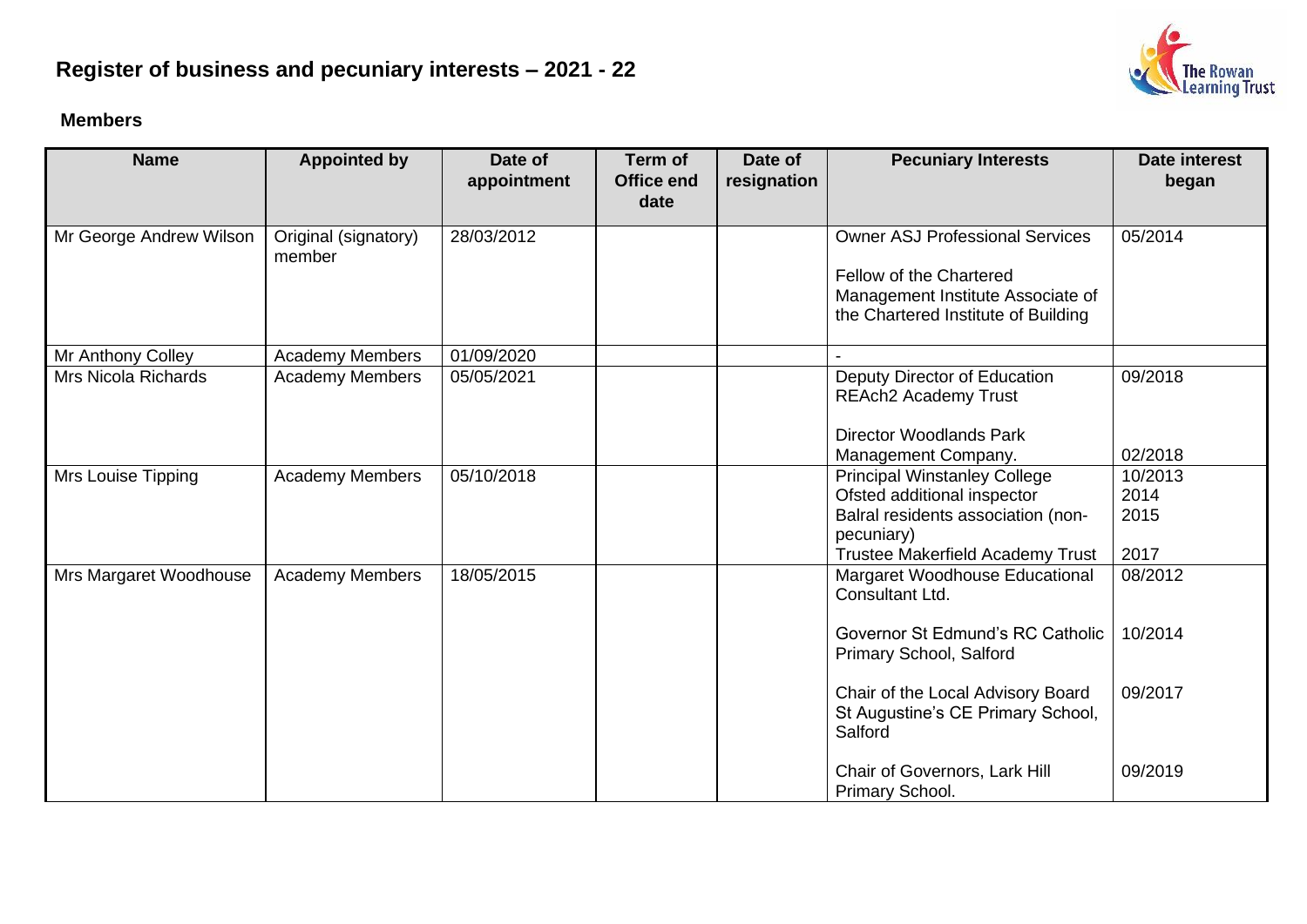|  |  | <b>Chair of Governors Fiddlers Lane</b><br>Primary School.            | 09/2021 |
|--|--|-----------------------------------------------------------------------|---------|
|  |  | Governor St Ambrose Barlow RC<br>High School.                         | 09/2021 |
|  |  | Chair of SIB (United Learning<br>School) The Lowry Academy<br>School. | 04/2021 |
|  |  | Chair of IEB Hindley High School                                      | 10/2020 |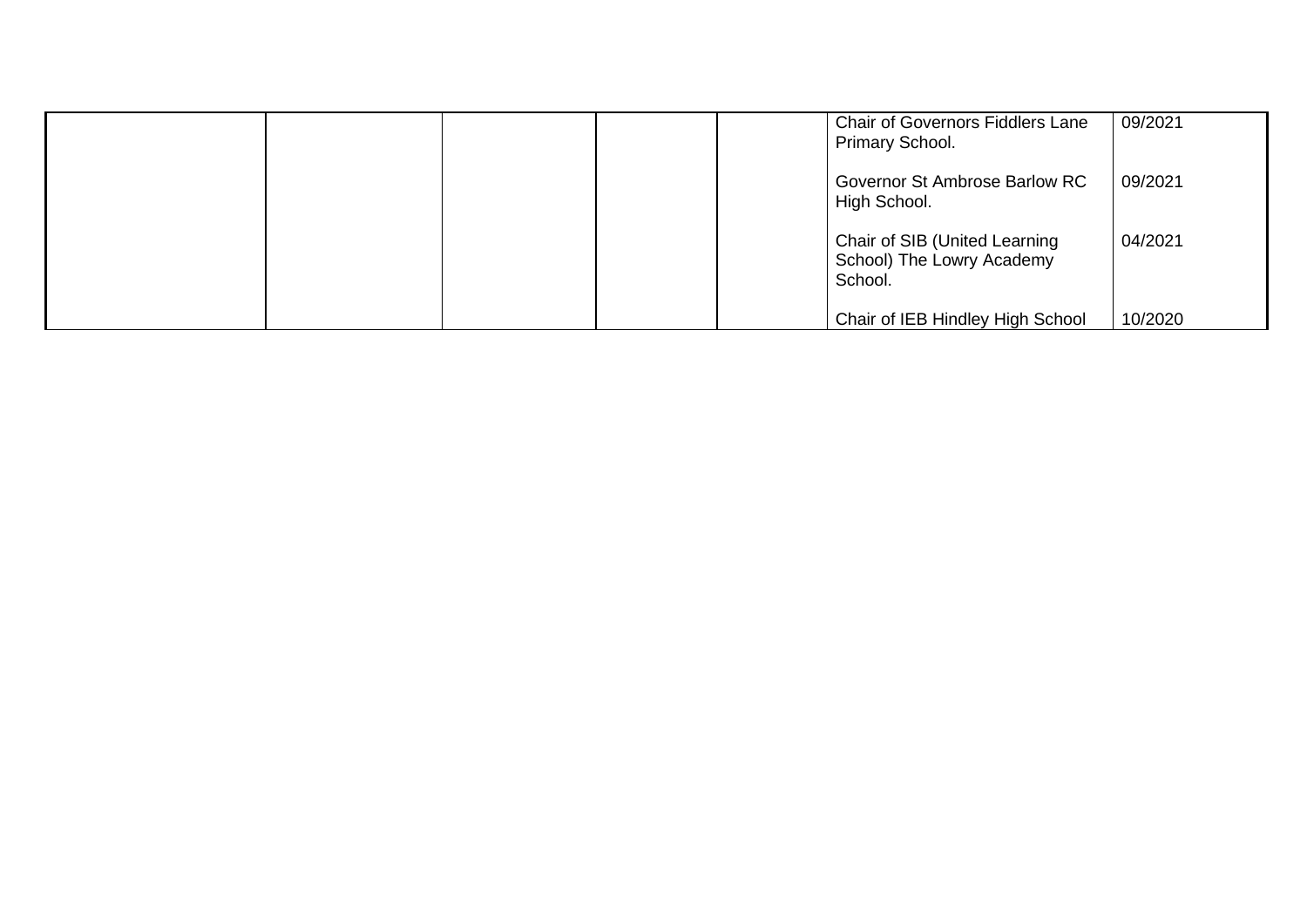

## **Trustees**

| <b>Name</b>                 | <b>Appointed by</b>            | Date of<br>appointment | Term of<br><b>Office end</b><br>date | Date of<br>resignation | <b>Pecuniary Interests</b>                                                                                                                                                                                                     | Date interest<br>began |
|-----------------------------|--------------------------------|------------------------|--------------------------------------|------------------------|--------------------------------------------------------------------------------------------------------------------------------------------------------------------------------------------------------------------------------|------------------------|
| Mr George Andrew Wilson     | Original (signatory)<br>member | 28/03/2012             | 27/03/2026                           |                        | <b>Owner ASJ Professional Services</b><br>Fellow of the Chartered<br>Management Institute Associate of<br>the Chartered Institute of Building                                                                                  | 05/2014                |
| Mr Anthony Ball             | <b>Academy Members</b>         | 17/12/2015             | 16/12/2023                           |                        | CFo - Adaptive Financial<br><b>Consulting Ltd</b><br>Bikeshak Ltd - Proprietor<br>Coleford Developments Ltd -<br>Partner<br>Company Director - Adaptive<br>Financial Consulting Ltd. Coleford<br>Development Ltd. Bikeshak Ltd |                        |
| <b>Mr Simon Beswick</b>     | <b>Academy Members</b>         | 10/03/2020             | 09/03/2024                           |                        | Executive Headteacher, Bright<br><b>Futures Educational Trust.</b><br><b>Executive Headteacher Barton</b><br>Clough Primary Academy & The<br>Orchards Special School, Trafford.                                                | March 2018             |
| <b>Mrs Melanie Chadwick</b> | <b>Academy Members</b>         | 20/03/2017             | 19/03/2024                           |                        | Member of the Greater Manchester<br><b>Magistrates Bench</b>                                                                                                                                                                   | 2015                   |
| <b>Mrs Alison Foster</b>    | Original (signatory)<br>member | 28/03/2012             | 27/03/2027                           |                        | Audit Committee member Leading<br>Learners MAT.                                                                                                                                                                                | 09/2020                |
| Mr David Leonard            | <b>Academy Members</b>         | 06/09/2012             | 05/09/2029                           |                        |                                                                                                                                                                                                                                |                        |
| Mr Andy McGlown             | <b>Academy Members</b>         | 12/11/2019             | 11/11/2023                           |                        | Headteacher St Peter's Catholic<br>High School, Wigan.<br>Governor St Peter's Catholic High<br>School (ex officio)                                                                                                             |                        |